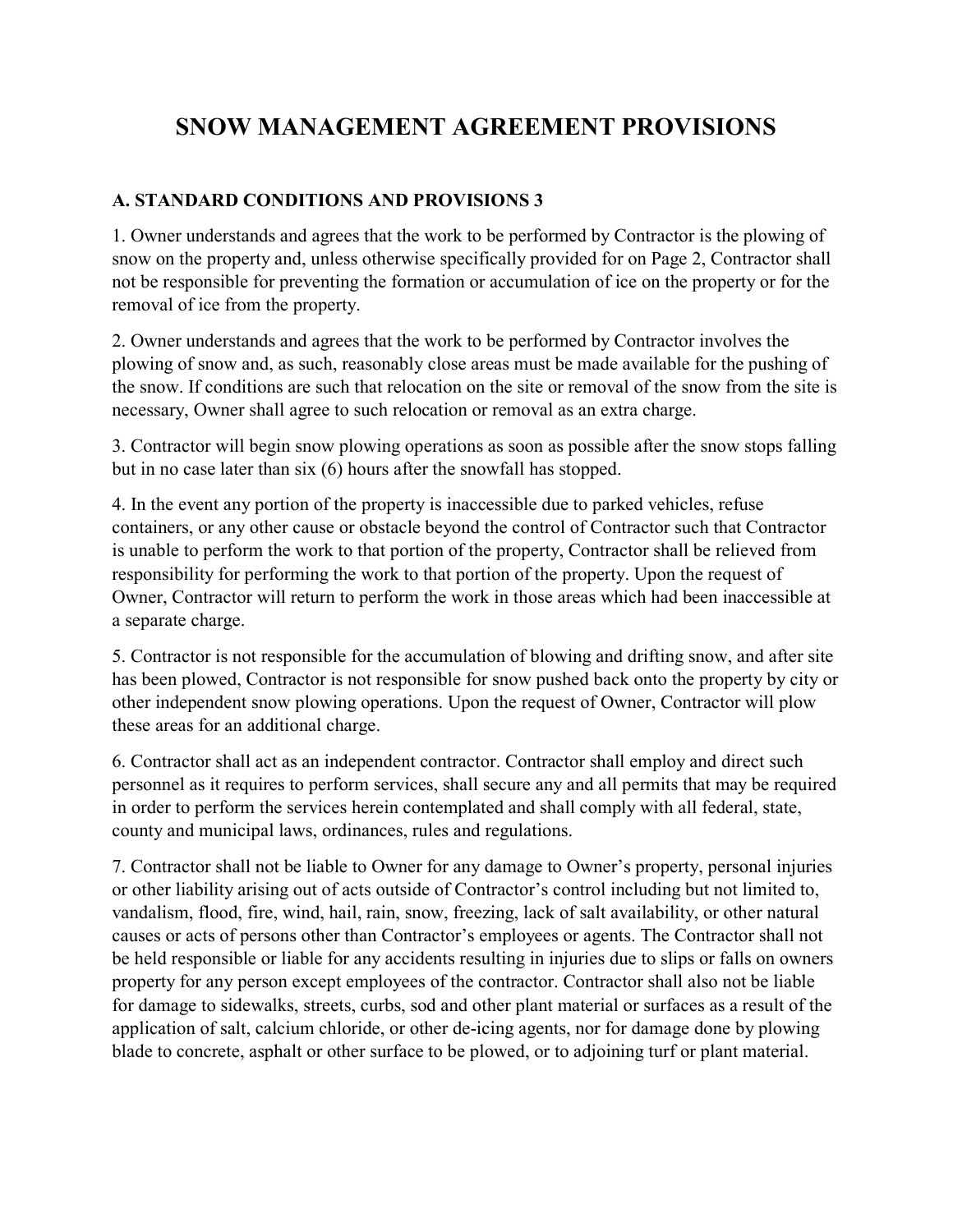8. Neither party shall be liable to the other for damages by reason of any delay in completion of the work hereunder due to causes beyond its control and without its fault or negligence, including, but not limited to, acts of God, of the public enemy, or of government, fires, floods, epidemics, quarantine restrictions, strikes, and unusually severe weather.

9. If Owner shall stop Contractor from performing any work under this Agreement, except in compliance with Section B hereof, Owner shall be liable to Contractor for all damages sustained by Contractor as a result of such stoppage.

10. Any written notice required herein shall be sent to the other party by United States mail, certified and postage paid.

11. Owner shall pay and discharge all costs and expenses including reasonable attorney's fees, which shall be incurred or expended by Contractor to collect any sums due from Owner and to otherwise enforce the provisions of the Agreement.

12. Contractor shall have and enjoy such lien rights against Owner's premise as the law of the state in which Owner's property is located, give to persons performing the same or similar services as Contractor.

13. If this contract as stated in the description of services includes salt or salting services, then since the price of salt is subject to change based on market conditions, the Contractor reserves the right to charge and Owner agrees to pay additional charges above what is stated in the compensation section for rate increases in the price of salt. These additional charges will be based on the current salt rates paid by the Contractor. Also, if Contractor is unable to acquire sufficient salt due to market shortages, then Contractor is allowed to use sand or another salt substitute if available and/or the contractor is relieved of any obligations in the Contract pertaining to salt application.

## **B. INSURANCE COVERAGES**

14. Contractor shall, at its sole expense and for the period of this Agreement, carry and maintain, in full force and effect, general liability & automobile liability insurance for bodily injury property damage in the amount of \$1,000,000.00, statutory Workman's Compensation Insurance, and Commercial Umbrella liability of \$5,000,000.00.

15. Contractor agrees to indemnify and save harmless Owner against liability, damage, loss, claims, demands, and actions, including personal injury, death, or property damage, arising out of any act by, or negligence of Contractor, its employees, or agents, while engaged in the performance of the services described in this Agreement, and for which Contractor is legally held responsible. Owner shall hold contractor harmless for any and all liability due to slips, falls, sliding, and skidding, and any other accidents or personal injuries that may occur due to winter season hazards, snow and icy conditions. Contractor shall have no liability for any consequential or indirect damages as a result of any act or omission of contractor.